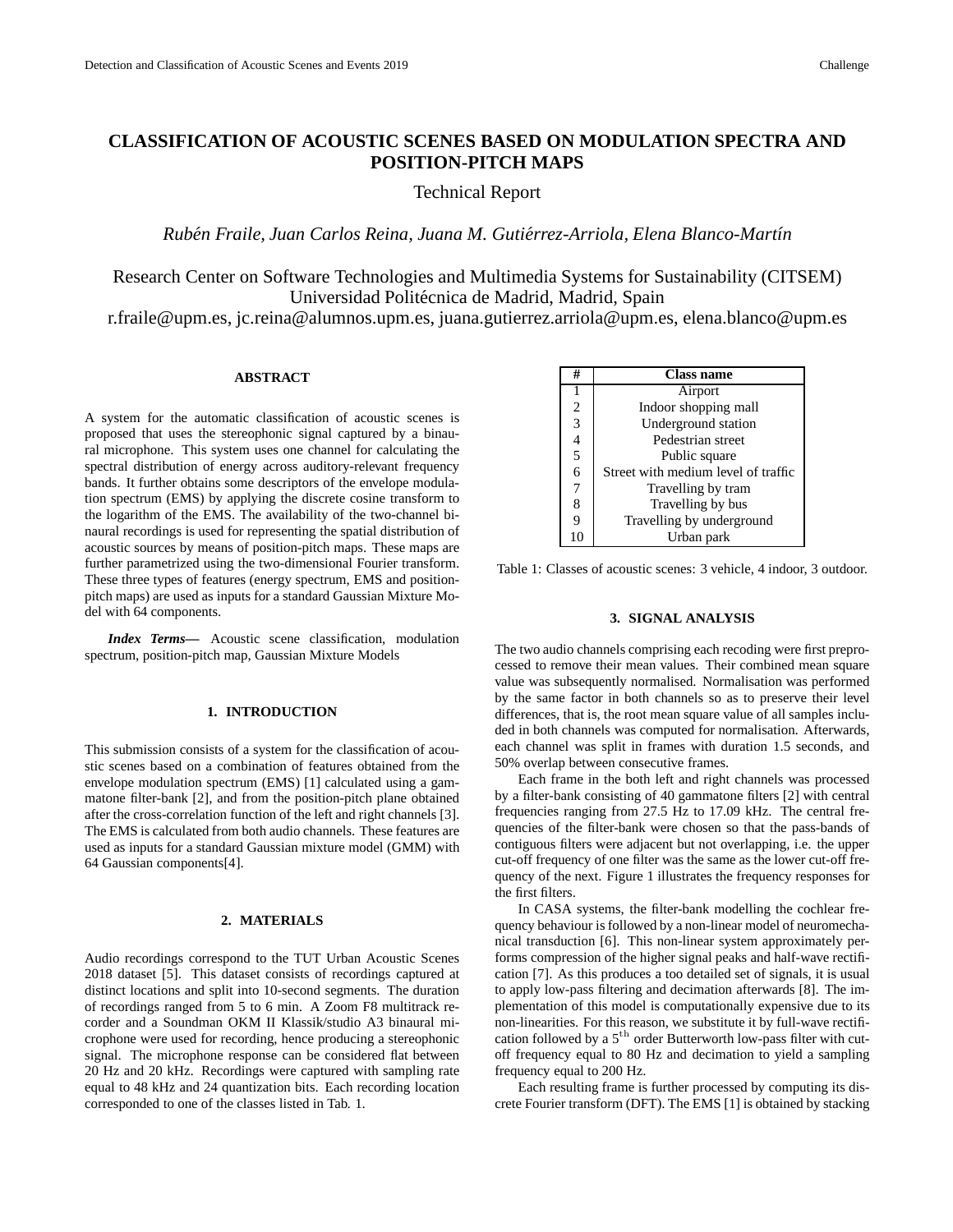

Figure 1: Frequency responses of the filters in the filter-bank with central frequencies up to 3.5 kHz (25 filters).

the square modulus of the DFT corresponding to the 40 gammatone filters. In order to reduce the dimensionality of the EMS, its components corresponding to the fastest variations of the signal were discarded. Specifically, a threshold of 24 Hz was set for the modulation frequency. Therefore, each signal frame was represented by a matrix, i.e. EMS, of  $40\times9$  elements. The first data column represents the average energy at the output of each gammatone filter, i.e. the long-term average spectrum (LTAS) of the audio frame. The remaining 8 columns represent the energies of amplitude modulations between 0 and 3 Hz, between 3 and 6 Hz, etc.

The signal analysis scheme described so far transforms one channel of the audio recorded during 1.5 seconds into a feature vector of  $40 \times 9 = 360$  components. The dimensionality of this feature space was reduced as follows. As stated before, the first column in the EMS corresponds to the average energy at each frequency band. This is relevant for discriminating among certain types of acoustic events [9], so the corresponding 40 values for each EMS were kept unchanged. Only a logarithm operation was applied in order to reduce the skewness of their distribution. Similarly to the approach in [10], the remaining 8 columns of each EMS were processed as if they were a grey-scale image. Specifically, the two-dimensional discrete cosine transform (DCT) [11] of the logarithm of the EMS was calculated, and the block corresponding to the first  $8 \times 8$  DCT coefficients was chosen as a lower-dimensional representation of each  $40 \times 8$  EMS. Therefore, after this dimensionality reduction, each audio frame of duration 1.5 s was represented by a feature vector with  $(40 + 64) \cdot 2 = 104$  components.

The spatial information provided by the 2-channel recordings was represented by generating the position-pitch map  $\rho(\varphi, f)$  defined as [3]:

$$
\rho(\varphi, f) = \frac{1}{2K + 1} \sum_{k=-k}^{K} R_{\text{lr}} \left( k \frac{f_{\text{s}}}{f} + \frac{d \cdot f_{\text{s}}}{c} \cos \varphi \right) \tag{1}
$$

where  $\varphi$  (azimut - rad) and f (frequency - Hz) are the independent variables of the map,  $R_{\text{lr}}(\tau)$  is the estimated cross-correlation between left and right channels at time lag  $\tau$ ,  $f_s$  is the sampling frequency (48 kHz),  $d$  is the interaural distance (estimated to be 21 cm for this experiment), c is the phase speed of sound (estimated to be 343 m/s for this experiment), and  $K$  is the largest possible integer given the maximum time lag  $\tau$  for which  $R_{\text{lr}}(\tau)$  has been estimated  $(\tau < 1.5 \text{ s in our case}).$ 

The position-pitch map was calculated for each 15 s audio frame for  $-\pi < \varphi \leq \pi$  with a resolution of  $\frac{\pi}{180}$  rad, and for

 $20 < f < 2000$  with a resolution of 1 Hz. This produced a  $181 \times 1981$  map with shifts in the  $\varphi$  dependent on the orientation of the head-mounted microphone system. In order to reduce the number of dimensions, a bidimensional discrete Fourier transform (2D DFT) was calculated, and only the  $4 \times 4$  elements corresponding to the lowest spatial frequencies were taken as input features for the acoustic scene classifier. Furthermore, in order to make the parameters orientation-independent, only the modulus of the 2D DFT was considered.

## **4. CLASSIFICATION**

The afore-mentioned feature vectors were used as inputs for ten GMMs with 64 components [4] each. Each GMM modelled the likelihood of one of the scene classes given the feature vector composed by the EMS and the position-pitch features, and corresponding to one 1.5 s. The overall *a posteriori* probability of each class for a 10 s audio segment was estimated by adding up the logarithms of the likelihoods of its frames, assuming that all *a priori* probabilities are equal. For all frames, segments and recordings, the class assigned by the system was estimated to be the class yielding the highest of these *a posteriori* log-probabilities.

#### **5. EXPERIMENTS & RESULTS**

The classification experiment corresponding to the baseline evaluation procedure proposed for the acoustic scene classification challenge in DCASE 2019[5] was run. The overall correct classification rate (CCR) for audio segments is 53.86%, while the per-class performance is as indicated in table The confusion matrix corresponding to this experiment is in Tab. 2.

## **6. CONCLUSIONS**

This paper presents a system for the automatic classification of acoustic scenes based on the EMS and position-picth maps. The proposed system exploits the availability of two channels in the stereophonic recordings by building a representation of the spatial distribution of sound sources from the cross correlation between the binaural signals. Features from both types of analysis are subsequently combined to build a feature vector for each audio frame.

The signal analysis scheme was designed taking into account several issues. The first stages of the system are a simplification of the peripheral auditory system [8]. The specific responses of the gammatone filters were chosen so that the filter-bank fully covered the pass-band of the microphone. The average energy at the output of each filter was kept as a feature, hence accounting for the relevance of the energy spectrum for acoustic event detection [9]. Slow modulations of these energies were described by reducing the dimensionality of the EMS using the DCT, a common-use tool for data compression in image processing [11]. In turn, the dimensionality of position-pitch maps was reduced by calculating the 2D DFT, and the parametrization scheme was made orientation-invariant by taking only the modulus of such 2D DFT.

#### **7. REFERENCES**

[1] J. M. Liss, S. LeGendre, and A. J. Lotto, "Discriminating dysarthria type from envelope modulation spectra," *J. Speech, Language, Hearing Res.*, vol. 53, no. 5, pp. 1246–1255, 2010.